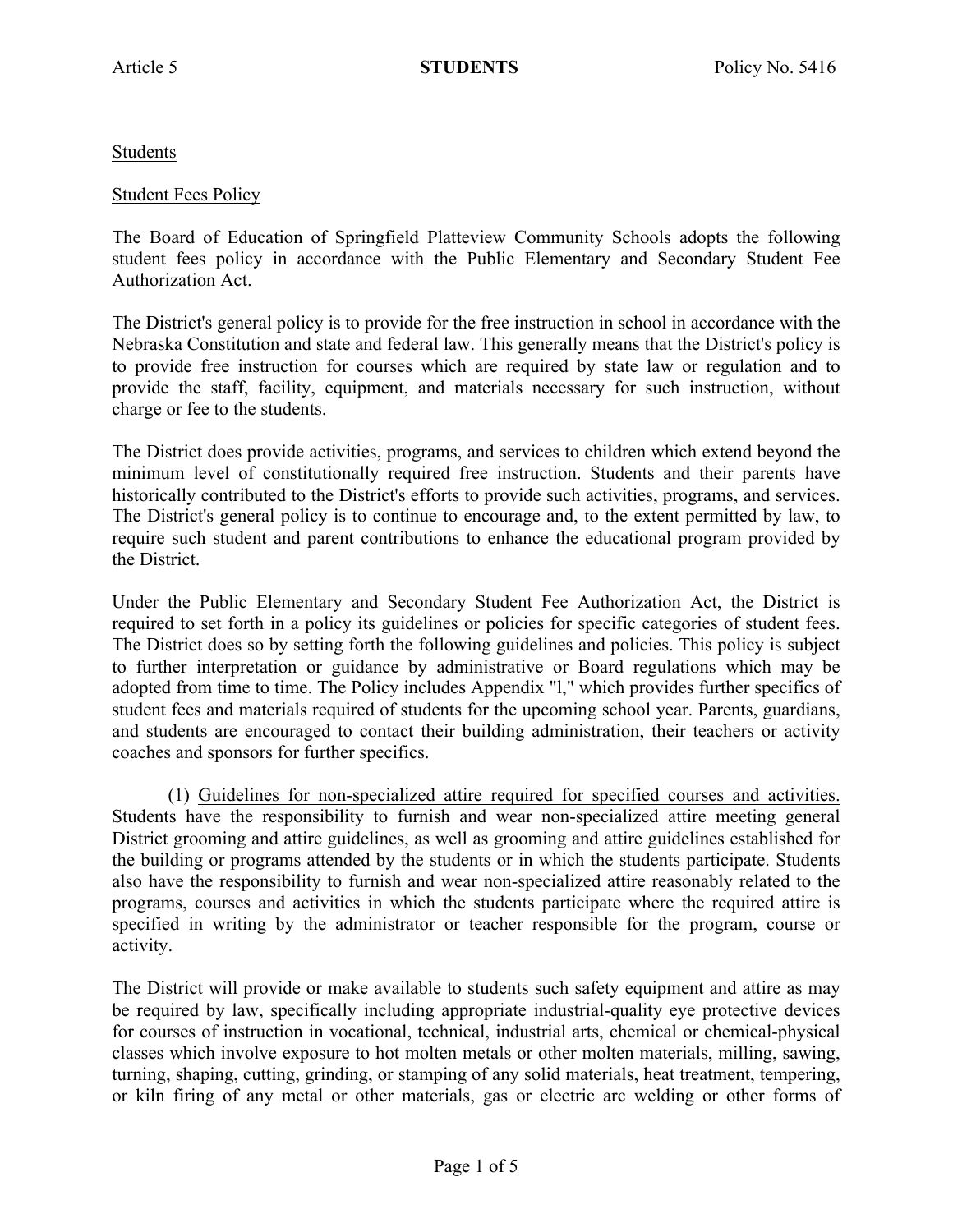welding processes, repair or servicing of any vehicle, or caustic or explosive materials, or for laboratory classes involving caustic or explosive materials, hot liquids or solids, injurious radiations, or other similar hazards. Building administrators are directed to assure that such equipment is available in the appropriate classes and areas of the school buildings, teachers are directed to instruct students in the usage of such devices and to assure that students use the devices as required, and students have the responsibility to follow such instructions and use the devices as instructed.

(2) Personal or consumable items & miscellaneous

(a) Extracurricular Activities. Students have the responsibility to furnish any personal or consumable items for participation in extracurricular activities.

# (b) Courses

(i) General Course Materials. Items necessary for students to benefit from courses will be made available by the District for the use of students during the school day. Students may be encouraged, but not required, to bring items needed to benefit from courses including, but not limited to, pencils, paper, pens, erasers, notebooks, trappers, protractors and math calculators. A specific class supply list will be published annually in a Board-approved student handbook or supplement or other notice. The list may include refundable damage or loss deposits required for usage of certain District property.

(ii) Damaged or Lost Items. Students are responsible for the careful and appropriate use of school property. Students and their parents or guardian will be held responsible for damages to school property where such damage is caused or aided by the student and will also be held responsible for the reasonable replacement cost of school property which is placed in the care of and lost by the student.

(iii) Materials Required for Course Materials. Students are permitted to and may be encouraged to supply materials for course projects. Some course projects (such as projects in art and shop classes) may be kept by the student upon completion. In the event the completed project has more than minimal value, the student may be required, as a condition of the student keeping the completed project, to reimburse the District for the reasonable value of the materials used in the project. Standard project materials will be made available by the District. If a student wants to create a project other than the standard course project, or to use materials other than standard project materials, the student will be responsible for furnishing or paying the reasonable cost of any such materials for the project.

(iv) Music Course Materials. Students will be required to furnish musical instruments for participation in optional music courses. Use of a musical instrument without charge is available under the District's fee waiver policy. The District is not required to provide for the use of a particular type of musical instrument for any student.

(v) Parking. Students may be required to pay for parking on school grounds or at school-sponsored activities, and may be subject payment of fines or damages for damages caused with or to vehicles or for failure to comply with school parking rules.

(3) Extracurricular Activities-Specialized equipment or attire. Extracurricular activities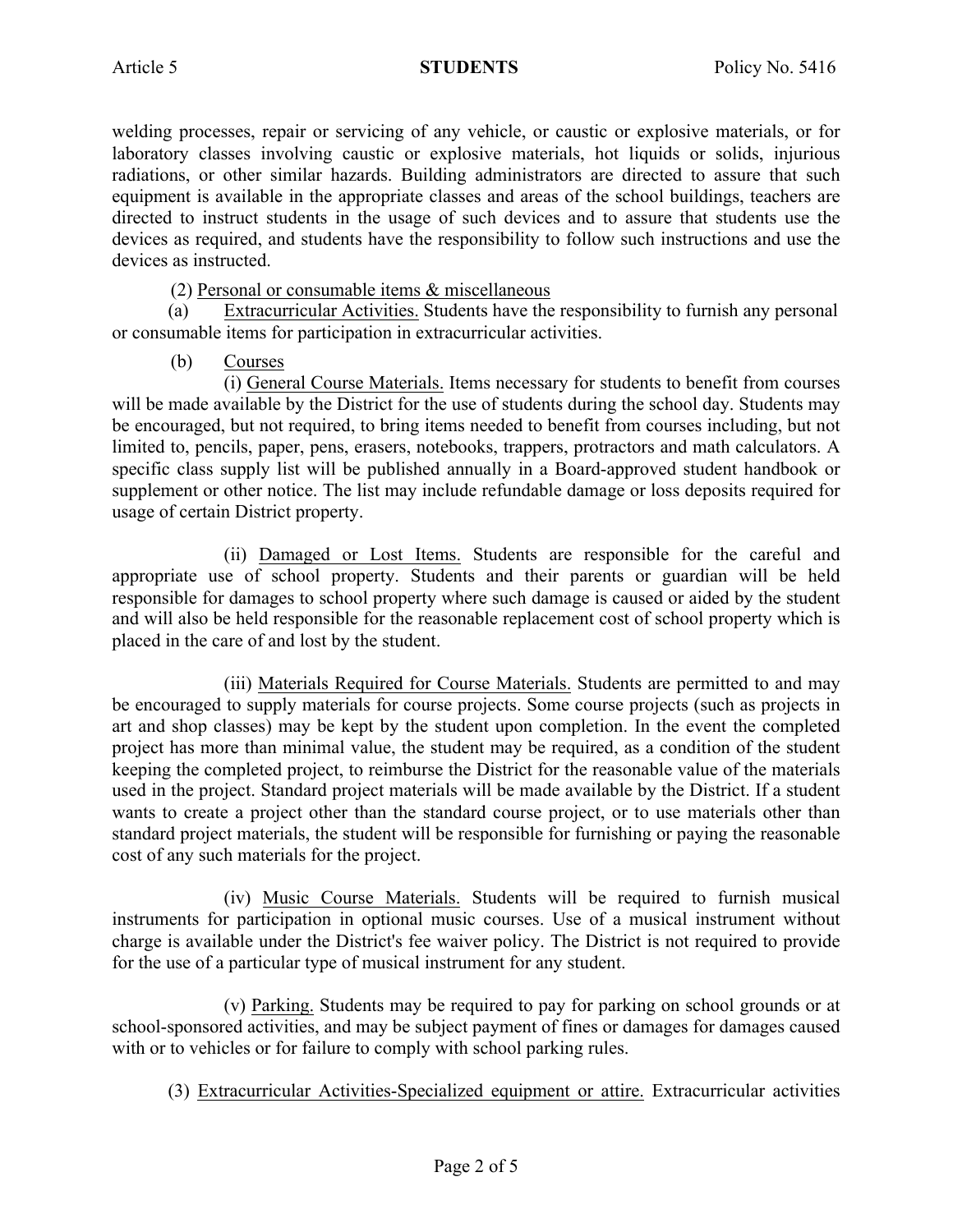means student activities or organizations which are supervised or administered by the District, which do not count toward graduation or advancement between grades, and in which participation is not otherwise required by the District. The District will generally furnish students with specialized equipment and attire for participation in extracurricular activities. The District is not required to provide for the use of any particular type of equipment or attire. Equipment or attire fitted for the student and which the student generally wears exclusively, such as dance squad, cheerleading, and music/dance activity (e.g. choir, show choir or honor choir) uniforms and outfits, along with T-shirts for teams or band members, will be required to be provided by the participating student. The cost of maintaining any equipment or attire, including uniforms, which the student purchases or uses exclusively, shall be the responsibility of the participating student. Equipment which is ordinarily exclusively used by an individual student participant throughout the year, such as golf clubs, softball gloves, and the like, are required to be provided by the student participant. Items for the personal medical use or enhancement of the student (braces, mouth pieces, and the like) are the responsibility of the student participant. Students have the responsibility to furnish personal or consumable equipment or attire for participation in extra curricular activities or for paying a reasonable usage cost for such equipment or attire. For musical extracurricular activities, students may be required to provide specialized equipment, such as musical instruments, or specialized attire, or for paying a reasonable usage cost for such equipment or attire.

(4) Extracurricular Activities-Fees for participation. Any fees for participation in extracurricular activities for the upcoming school year are further specified in Appendix "1." Admission fees are charged for extracurricular activities and events.

(5) Postsecondary education costs. Students are responsible for postsecondary education costs. The phrase "postsecondary education costs" means tuition and other fees only associated with obtaining credit from a postsecondary educational institution. For a course in which students receive high school credit and for which the student may also receive postsecondary education credit, the course shall be offered without charge for tuition, transportation, books, or other fees, except tuition and other fees associated with obtaining credits from a postsecondary educational institution.

(6) Transportation costs. Students are responsible for fees established for transportation services provided by the District as and to the extent permitted by federal and state laws and regulations.

(7) Copies of student files or records. The Superintendent or the Superintendent's designee shall establish a schedule of fees representing a reasonable cost of reproduction for copies of a student's files or records for the parents or guardians of such student. A parent, guardian or student who requests copies of files or records shall be responsible for the cost of copies reproduced in accordance with such fee schedule. The imposition of a fee shall not be used to prevent parents of students from exercising their right to inspect and review the students' files or records and no fee shall be charged to search for or retrieve any student's files or records. The fee schedule shall permit one copy of the requested records be provided for or on behalf of the student without charge and shall allow duplicate copies to be provided without charge to the extent required by federal or state laws or regulations.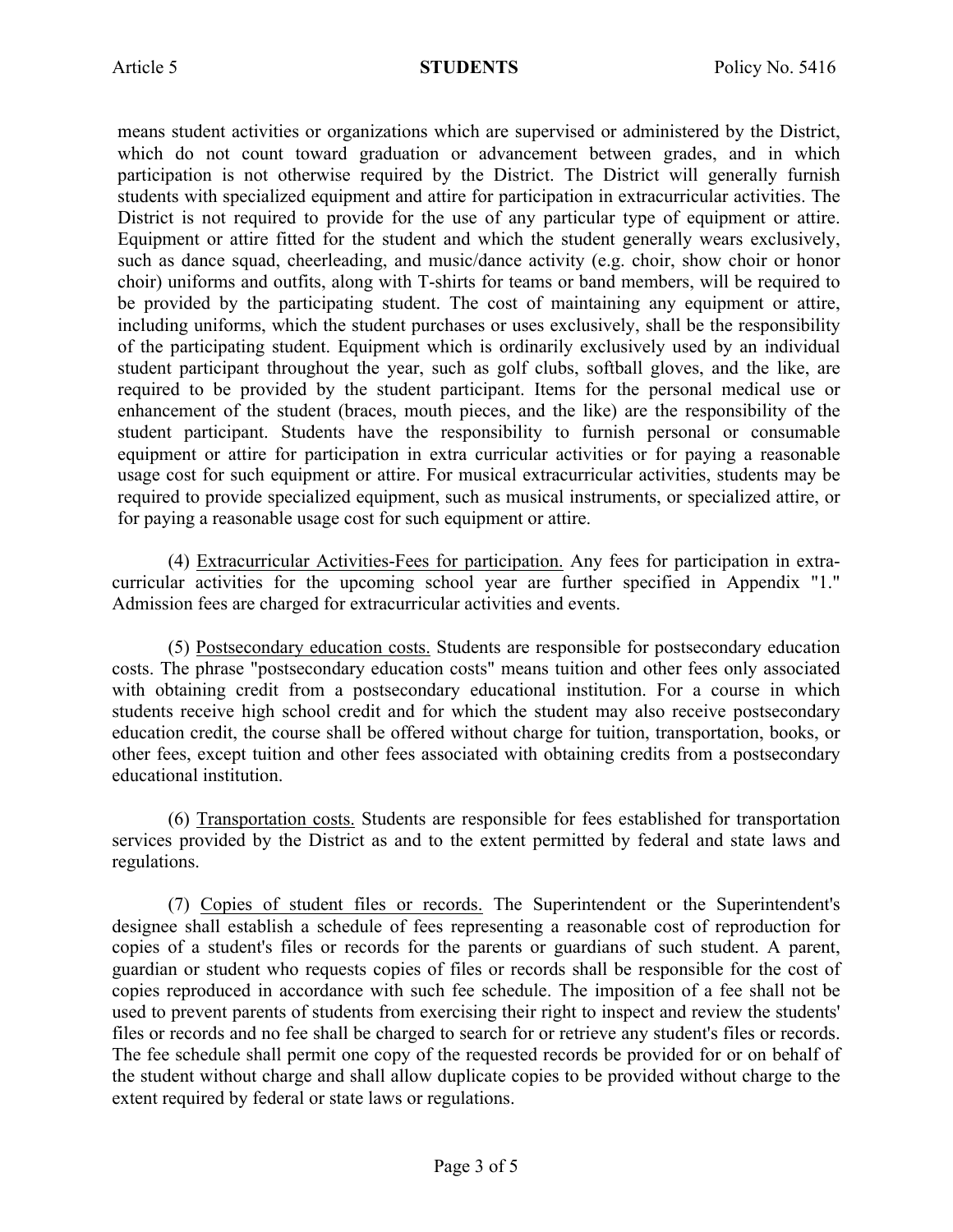(8) Participation in before-and-after-school or pre-kindergarten services. Students are responsible for fees required for participation in before-and-after-school or before-and-after prekindergarten services offered by the District, except to the extent such services are required to be provided without cost.

(9) Participation in summer school or night school. Students are responsible for fees required for participation in summer school or night school. Students are also responsible for correspondence courses.

(10) Breakfast and lunch programs. Students shall be responsible for items which students purchase from the District's breakfast and lunch programs. The cost of items to be sold to students shall be consistent with applicable federal and state laws and regulations. Students are also responsible for the cost of food, beverages, and personal or consumable items which the students purchase from the District or at school, whether from a "school store," a vending machine, a booster club or parent group sale, a book order club, or the like. Students may be required to bring money or food for field trip lunches and similar activities.

(11) Waiver Policy. The District's policy is to provide fee waivers in accordance with the Public Elementary and Secondary Student Fee Authorization Act. Students who qualify for free or reduced-price lunches under United States Department of Agriculture child nutrition programs shall be provided a fee waiver or be provided the necessary materials or equipment without charge for: (1) participation in extracurricular activities and (2) use of a musical instrument in optional music courses that are not extracurricular activities. Participation in a free-lunch program or reduced-price lunch program is not required to qualify for free or reduced price lunches for purposes of this section. Students or their parents must request a fee waiver prior to participating in or attending the activity, and prior to purchase of the materials.

(12) Distribution of Policy. The Superintendent or the Superintendent's designee shall publish the District's student fee policy in the Student Handbook or the equivalent (for example, publication may be made in an addendum or a supplement to the student handbook). The Student Handbook or the equivalent shall be provided to every student of the District or to every household in which at least one student resides, at no cost.

(13) Student Fee Fund. The School Board hereby establishes a Student Fee Fund. The Student Fee Fund shall be a separate school district fund not funded by tax revenue, into which all money collected from students and subject to the Student Fee Fund shall be deposited and from which money shall be expended for the purposes for which it was collected from students. Funds subject to the Student Fee Fund consist of money collected from students for: (1) participation in extracurricular activities, (2) postsecondary education costs, and (3) summer school or night school.

(14) Each year in June or July, the school board will hold a public hearing at a meeting of the school board to review this policy. Such public hearing will include a review of the amount of money collected from students pursuant to, and the use of waivers provided in, the student fee policy for the preceding school year.